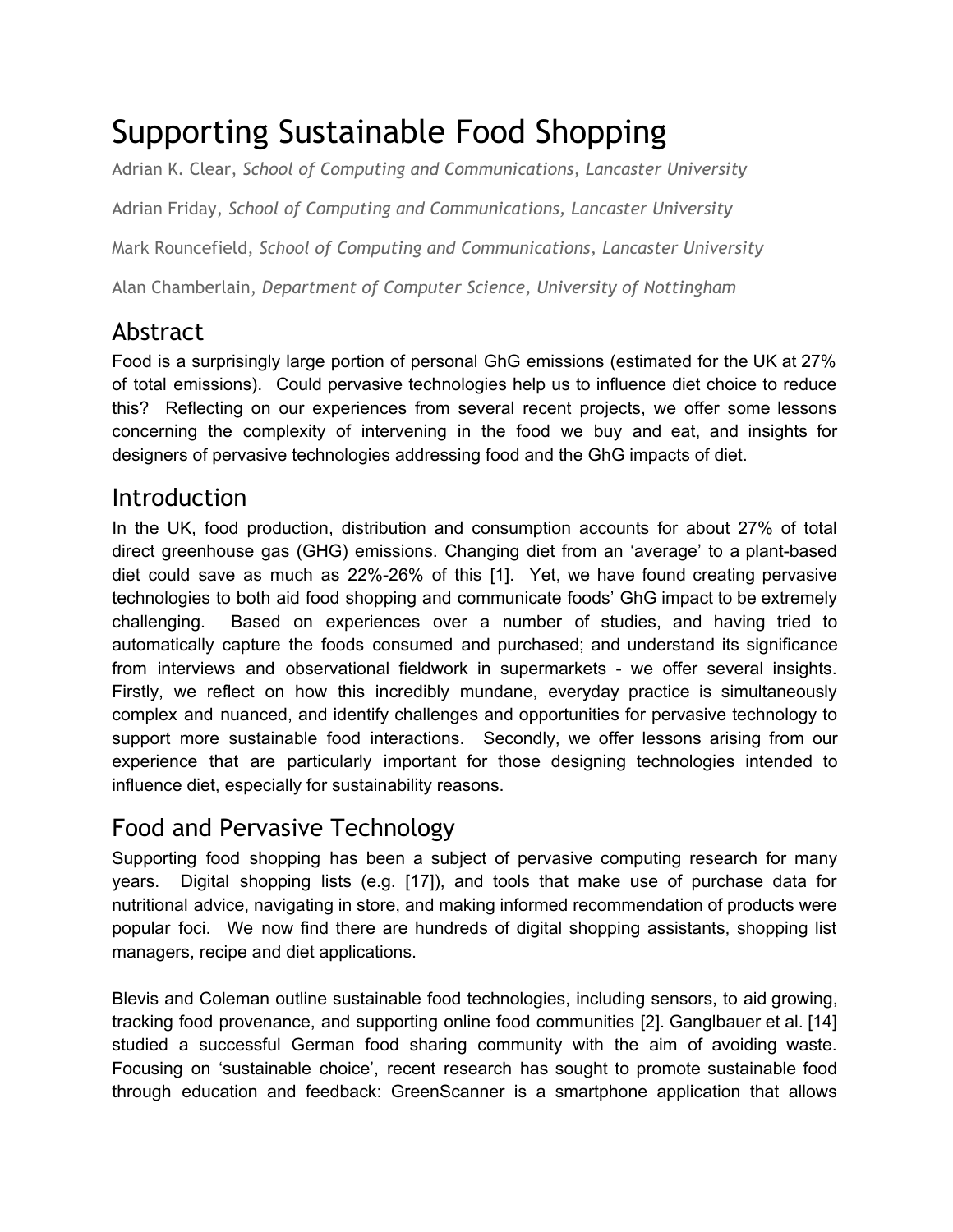shoppers to take a picture of an item's barcode and displays community-generated information about its environmental impact [25]. Similarly, the EcoFriends app presents the consumer with seasonality for scanned vegetables based on social media sites such as Twitter [22]. Lofstrom and Pettersen explored reactions to three types of eco-visualisations that highlight the symbolic qualities of food consumption, including a 'morally concerned teddy bear' that cries when 'bad' choices are made [20].

The shopping cart (or trolley) has also been instrumented to provide context-based services like in-store navigation; influence nutrition and 'nudge' shoppers towards reducing food miles [18,19]. In the kitchen, 'context-aware fridges' keep track of contents using RFID, 'Fridge Cam's' draw users' attention to the contents of the fridge to avoid opening the door for extended periods and avoiding food waste [13]. Farr-Wharton augment the fridge to increase awareness of the food in the fridge, and hence reduce waste, colour-coding compartments to encourage users to group similar food items together [12].

Social networks have also been used to explore 'social pressure' to change behaviour: Thieme et al. automatically photograph domestic waste bins when something is disposed of, and share these images on a social network [23]. Social networks have been used to provide ratings and recommendations, collaborative household shopping lists [17], and remote collaboration while shopping (e.g. asking advice by sending pictures to a friend) [21]. Moving on to cooking and eating, de Oliveira et al. [11] developed a smartphone app for efficient sustainable cooking such as the preparation of instant noodles.

Recent sustainability research has begun to argue that making sustainability about information and rational choices of the individual has major limitations due to its narrow framing of environmental sustainability [4], noting how everyday practices are defined by social and infrastructural factors. More recent work, such as that of Clear et al.'s study of impacts of student cooking [8], and Comber et al.'s study of food practices as situated action [10], have begun to recognise this broader context.

### Food, technology and everyday life

### **Challenge 1: understanding factors influencing what's bought and eaten**

To uncover why intervening in what people buy using pervasive technology is complex, we need to observe and discuss what they buy. In two recent projects we accompanied shoppers and talked about the foods they bought, and conducted phone interviews with supermarket shoppers. Shopping emerges as an unexpectedly complex activity where choices are made between similar items with varying properties, according to diverse preferences and values. Our participants would often explain what motivated their choices, in terms of children's preferences, diets, family circumstances such as visiting friends or occasional celebrations, cost and storage constraints, dietary restrictions, and so on. Whilst organic or processed foods, or constituent ingredients such as sugars, calories or fats figure, there was little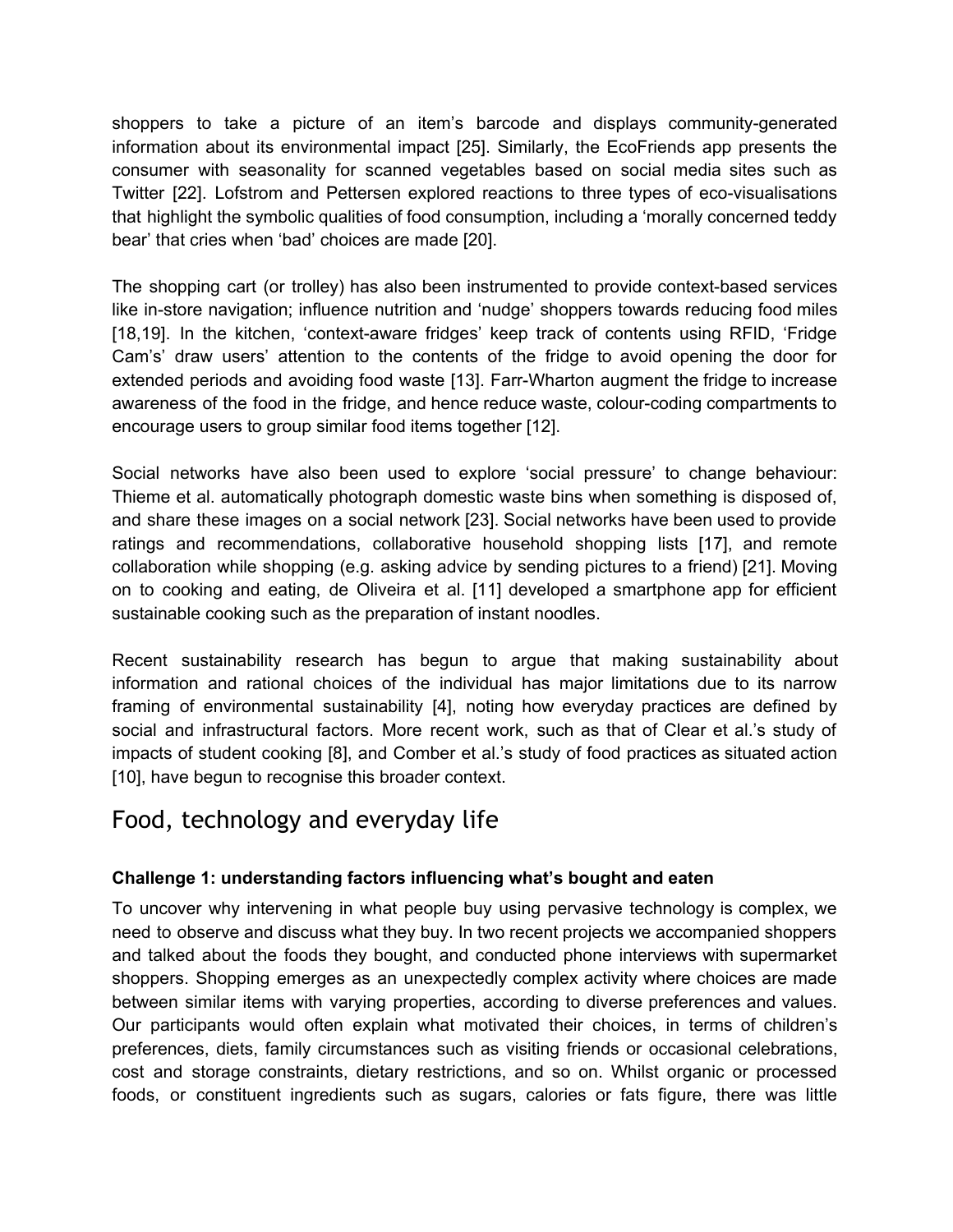reference to carbon footprint, except the odd comment about transport and whether food was 'local' or imported. Our interviews provide further insight: unsurprisingly, taste and the enjoyment involved in food preparation influence what gets bought and eaten, but these are weighed up against other important factors, particularly economy and convenience. Like Comber et al. [10], we find that "issues such as time, finances, taste, weight management, and food waste" feature most prominently.

This complexity is well captured by Warde [26], who describes four dichotomies that structure food consumption, outlining food choice as an ongoing resolution of tensions. The effect of two of these – extravagance/ economy, and convenience/ care – was particularly evident in our participants' food consumption. For example, eating at home was sometimes described as a necessary cheaper alternative to take-out and, convenience food was often reported as being consumed in place of more effortful but healthy alternatives. The tension between convenience and health was evident from remarks about the 'wrongness' of these practices: "*I snack as well, not that good for me, which might be because I don't eat regularly. Thinking about it, it's really not that good for my body, is it?*". For another shopper, seemingly unhealthy eating habits ("*I just eat really quick carbs, it's quite unhealthy*"*)* enable a busy lifestyle of physical exercise and study practices to coexist: "*I need food that's gonna fill me up for training but gonna be cheap and pasta's the only one that fills me up.*"

Our participants would explain their choices in terms of different family circumstances. As Charles and Kerr suggest; "*Food practices can be regarded as one of the ways in which important social relations and divisions are symbolized, reinforced and reproduced on a daily basis*" [7]. This suggests a relationship between the wider familial context and dynamics surrounding food. This is 'qualculation' (quality-based rational judgment [9]) - a complex process where decisions are made through weighing up of different interests of multiple stakeholders, even within a single family. The various routine activities associated with food shopping, cooking and consumption, have a very visible order and spatiotemporal characteristics [15]. It has a beginning: lists are written, cupboards checked, conversation about meals and diets and family activities take place. There is a middle: shops are entered and items are discussed and purchased. Then there is an end: food is prepared, cooked and served and waste is disposed of - organised within the household in relation to the broader social organization of the home.

We found food to be particularly sensitive to contextual factors like business, activity, planned events, current dietary interests, tiredness, and, of course, state of hunger. Most of our participants spoke of some structure to their food consumption, be it routine meal times or planned dishes, but even such plans were usually considered flexible. Quite often, impulses and constraints come together in the moment to, for example, displace a planned dish with a more convenient snack or to eat rather than do something else – "*I think I eat more when I'm in [at weekends], just more out of boredom*".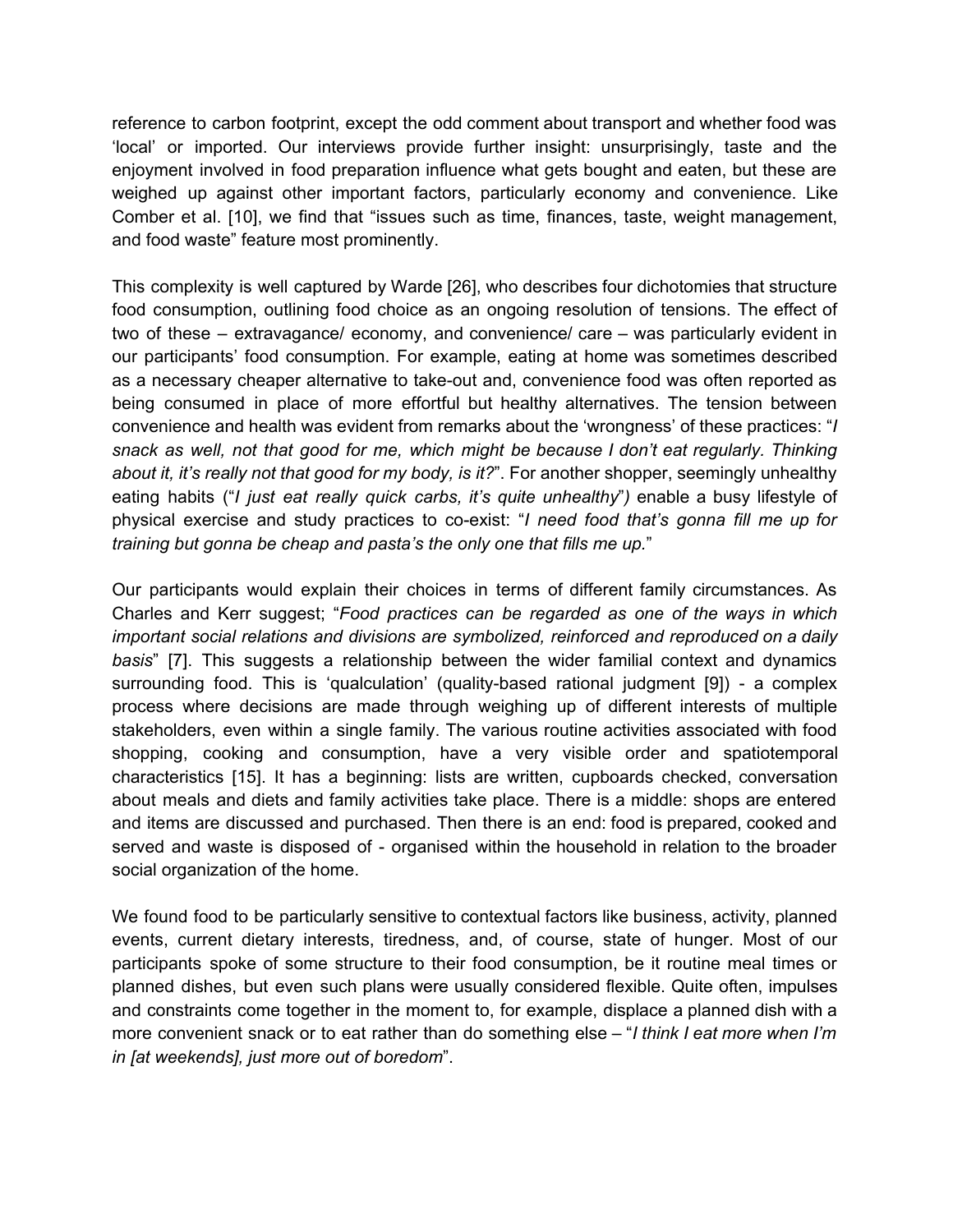From this we can see that switching to more sustainable food, is more than just a question of making better fine-grained choices in the supermarket, but takes us into new territory about longer term diet and how this might fit with perceived household and availability constraints. This leads us to our first lesson:

#### *Lesson 1: recognise the broader role of food within the context of daily life*

#### **Challenge 2: pervasive capture of what's eaten**

One of the key issues facing any sort of pervasive system that provides feedback or recommendations about food, is capturing the foods consumed. We have tried various approaches from analysing shopping lists, to automated capture using loyalty card data. We reflect on the strengths and limitations of each approach below:

#### **Shopping lists: capturing choice and decisions**

Intuitively, we might think shopping lists can illuminate how people shop: they can tell us what people buy, sometimes the way a shop is organised and also give insights into the general frequency of purchases if one sees lists over multiple shops. They convey the shopper's (or household's) intentions and the planning process, presenting an interesting area for situating interventions. We spent some time collecting and studying shopping lists to see how exactly they were constructed and used, and their place in the social experience of shopping and cooking: we found considerable variation in terms of what they were constructed from, how and by whom they were assembled, and how they were used, or not used, during shopping. In Figure 1, the impact of a young child on the family shopping list can be clearly seen (though what notice was taken of this request is another matter).

**Figure 1: One of our participant's shopping lists.**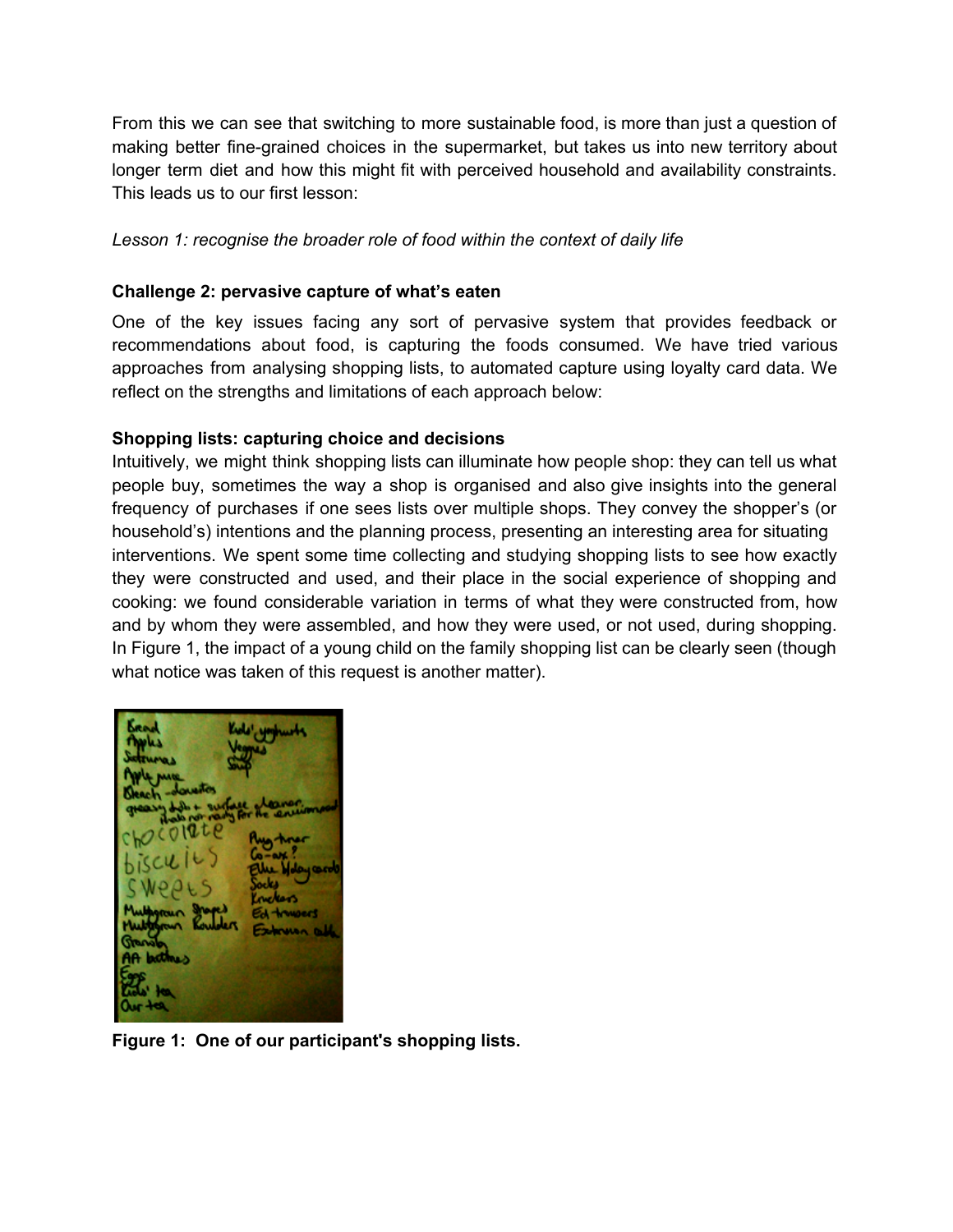Most of our lists were scribbled on scraps of paper but their construction and use varied. Some lists were drawn with reference to the cooking of specific meals whose ingredients were carefully documented (and sometimes ticked off). Other lists appeared to be constructed around the grouping of foodstuffs and in one particular case (where the wife wrote the list but the husband did the shopping) by reference to the layout of a specific supermarket. There was one instance of a shopping list constructed on a mobile phone. This also became an object of family cooperation in that the daughter who accompanied her mother shopping had the responsibility for deleting shopping items as they were located. Of course the mere existence of a list does not ensure that the list is used, that all list items are purchased, or that other items will not be seen and bought in store. In fact, research [3] suggests quite the opposite, confirmed also by one of our participants: *"Before I go shopping, I generally try and* make a list of what I wish to buy  $-$  however often fail to follow this, and go round the aisles, *picking up anything I choose. I then use my list at the end, to check if I have forgotten anything I particularly wanted".* Although some of our participants appeared to stick rigidly to their lists, others, like those in the Block and Morowitz study [3], bought other items and, for some, the list represented less than half of their eventual purchases. Grocery list compilation, like the shopping process itself, depends on navigating and intersecting knowledge about family, household and grocery store.

It is important for the designer of such systems to understand the ways in which the list can be understood, and in particular the way that the household and related people *understand* the list (lesson 2). In terms of expanding upon this and exploring technologies that, for example relate to the Internet of Things, one can see that combining, elements, such as shopping lists, household diaries and kitchen implements could provide a whole plethora of research opportunities.

*Lesson 2: recognise the many ways everyday technologies such as the shopping list are understood*

#### **Manual capture of foods consumed**

Tracking the foods that people actually consume, is similarly fraught with difficulty. Although we might tire of endless pictures of meals on social media websites, there is really an enormous gap between these pictures and the number of meals (and snacks) we actually consume. To exploit such a feed, or generalise it further by using body worn cameras, there is the question of how to turn the rich visual information into quantitative data we can use. We might ask users to enter their meals, as with 'quantified self' activity trackers, or calorie counters incorporated into diet plans, but this certainly requires a high degree of motivation from participants - and, like any food diary, offers considerable potential for omissions or creative accounting!

#### **Automated capture of food preparation**

In our 2013 paper analysing the direct and embodied GhG impacts of food in student residences [8], we used unobtrusive sensors including energy monitors and a motion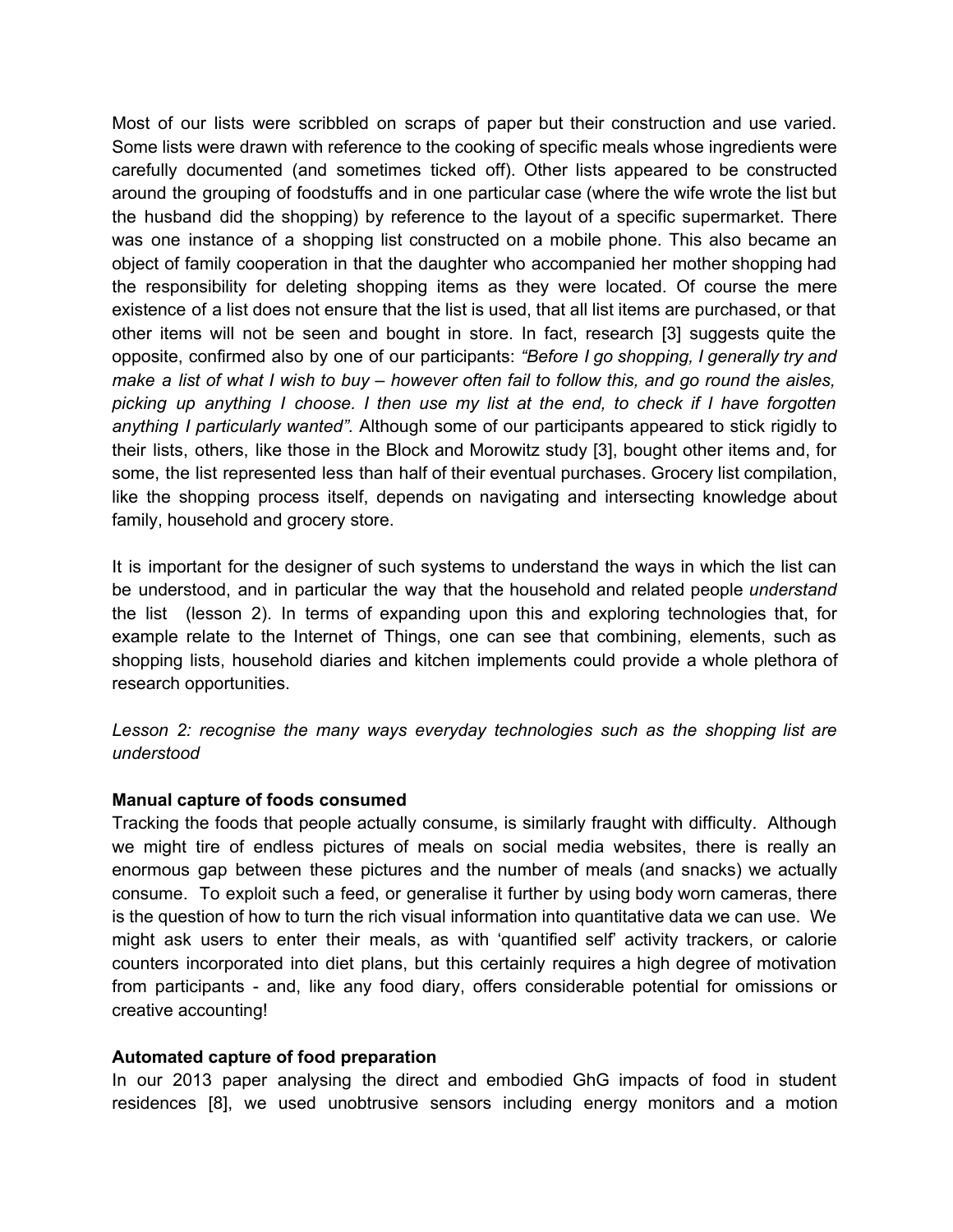triggered stills camera mounted above the cooking appliance. This was surprisingly effective for catching meals prepared on the hob, and even in the grill and oven. We captured nearly 12,000 images, and could competently identify the foods being prepared, and in what quantities. In our paper we find what is cooked, and how the impacts are repetitively constructed from a limited repertoire of meals. We were also surprised by how much more significant the GhG impact of the foods were than the direct (energy) impacts of cooking them in the majority of cases.

We should not ignore the shortcomings of our approach. Identifying the foods was certainly a manual process, and very time consuming. But further, we were not able to fully capture foods prepared in other ways (e.g. using the microwave oven), or raw foods (e.g. salads), that might have been lower impact meals. Thomaz et al. [24] investigated the feasibility of a variation of this approach for automated dietary assessment: in their approach, a wearable camera, strapped around the user's neck, was used to capture a photo log of daily activities. Food and eating related photos were then filtered out using Amazon Mechanical Turk with 90% accuracy, and these are annotated with location and meal type information. This approach captured a more holistic account of consumption compared to our method, but it is arguably more obtrusive and the granularity of the data is too coarse for quantifying GhG impacts (lack of food types and quantities). Further investigation is required to determine whether these factors could be accurately identified in photos from a body worn camera.

#### **Capturing what is bought**

In our recent work, we were fortunate enough to gain access to loyalty card purchase histories from a retailer for our participants. It should come as no surprise, that modern supermarket retail systems keep a record of what we've bought to a fine level of detail. This is valuable, not only for stock control, but linked with a persistent identifier, provides the grounds for loyalty programmes offering a longer lasting relationship with the shopper through targeted special offers and discounts. From the data we sampled, it was certainly possible to see all the goods purchased against the loyalty card for an extended period. From the timestamps, prices and costs, we could track the frequency and value of shops over time, but also correlate and compare the spend and GhG footprint of the products against the store norms.

The benefit of this approach is that the data is already in the digital domain and can be easily handled computationally. It could also be made available in real-time. For all its insightful detail, however, it is certainly important to recognise the limitations of this lens: we do not know how skewed a view this affords - anything not bought using the loyalty card is not visible to us. More importantly, any foods bought (or even grown) outside of the store are effectively invisible, and this includes potentially high impact foods such as fast food and food from restaurants, as well as lower impact alternatives, such as anything from organic box schemes, or the garden. Capturing the shopping receipts, as often available online, would suffer from similar limitations of view (lesson 3).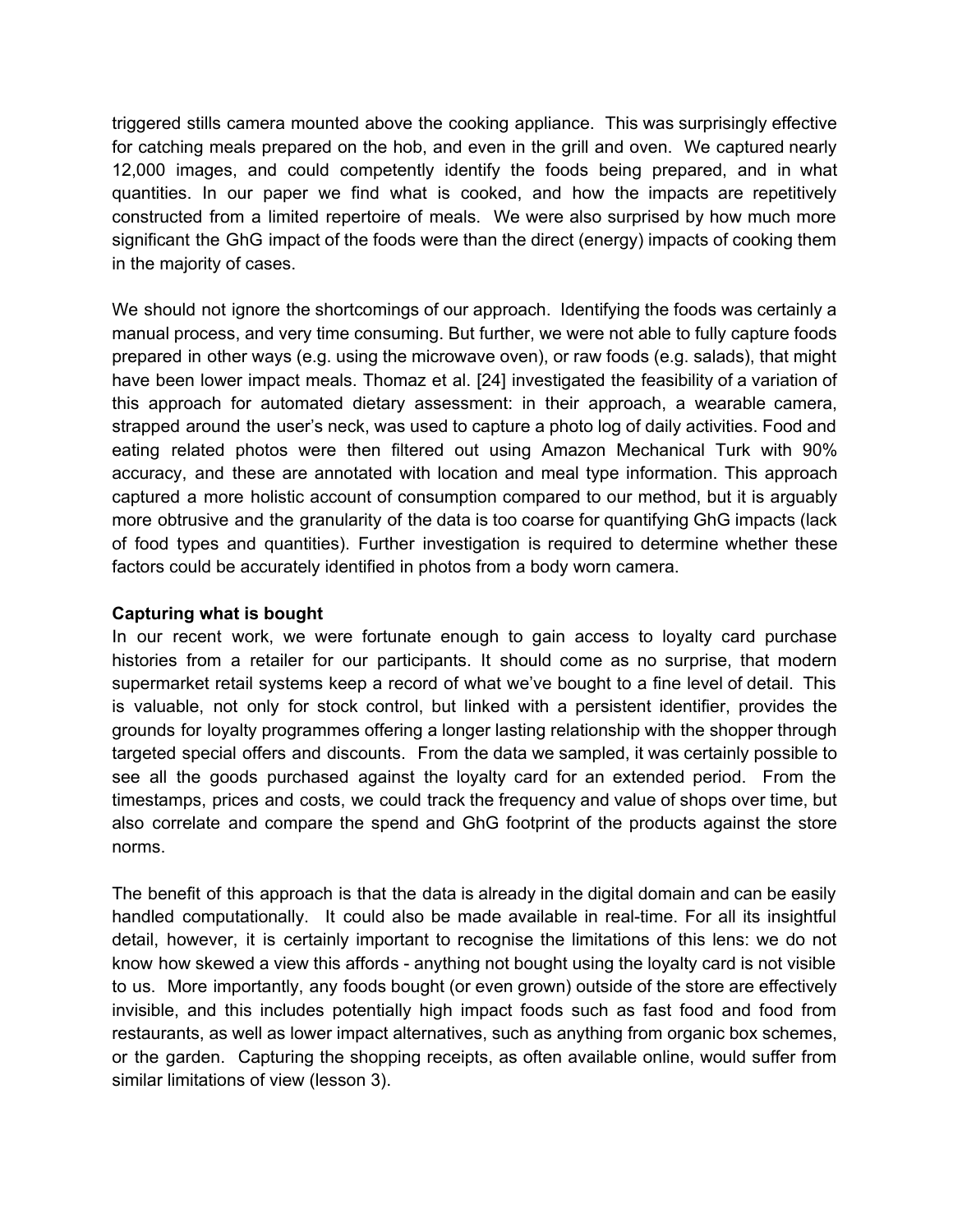We have found that capturing the diet of individuals and the household is extremely difficult in the general case. For research and pilot scale studies then, the labour intensive methods we have trialled and described are extremely informative. We have found in our studies that there is considerable repetition in diet, so sampling the foods eaten periodically could generalise well. Supplementing observations and lists in the home with longer-term analysis of loyalty card data, may well support adaptive approaches where fine grained reflection is once again triggered when shopping patterns and diet changes are suspected. We pose the more general capture of food across our lives as a challenge to the community.

#### *Lesson 3: recognise the limited view of pervasive sensing and commercial analytics*

### **Challenge 3: attributing sustainability impacts to food choice**

A final constraint for sustainable food applications is the degree to which we can assess the 'carbon footprint' of foods. This, unfortunately, is also complex. Carbon footprinting is a manual investigative process, necessarily requiring some approximations and simplifying assumptions. For background, the carbon footprint of a food accounts for the emission of the six Kyoto Greenhouse Gases involved in the growing and manufacturing of the food, from the source to the point of sale. This accounting includes gases emitted on the farm, as a consequence of, for example, electricity used, transport, processing, packaging and storage of the product before it is sold. Transport in turn includes the extraction, shipping, refining and distribution of fuel, and the manufacture and maintenance of vehicles. All products sold by the store, must also include the overhead of running the store, including energy used, staff travel, office consumables, and so on. The final figure for each product represents the sum of all of these elements multiplied by their global warming potential (GWP) relative to carbon dioxide over a 100 year period. Simple products with few or a single ingredient, like raw meat, fruit or vegetables, are less complex to account for than highly processed products (e.g. convenience meals) that are composed of multiple ingredients. If we truly want a footprint figure 'to our plate', then we should dutifully include the shopping trip, and preparing and cooking the ingredients too.

In terms of the local supermarket, with tens of thousands of products, footprinting each food is intractable. It also requires a high degree of openness on behalf of the company and its suppliers. We must by necessity choose a representative subset of products to stand for each product group, just to make the task tractable and affordable (lesson 4). With this, we can start to draw comparisons across product groups (e.g. chilled meats, vs. processed meats, or meats vs. vegetables). It should be clear however, that making fine distinctions between two similar products based on their impact, as we might wish if we were to build a shopping aid that offers product comparison, is not possible with this (state of the art) granularity of impact assessment. To illustrate further, consider the tomato: two brands of tomatoes might have very different impacts depending on their country of origin; whether they were grown using sunlight in the country of origin (in season) or in hot houses; and whether they were air, sea or land freighted. Or at least, two such products cannot be differentiated without finer grained GhG impact assessments based on these factors, and current information on the particular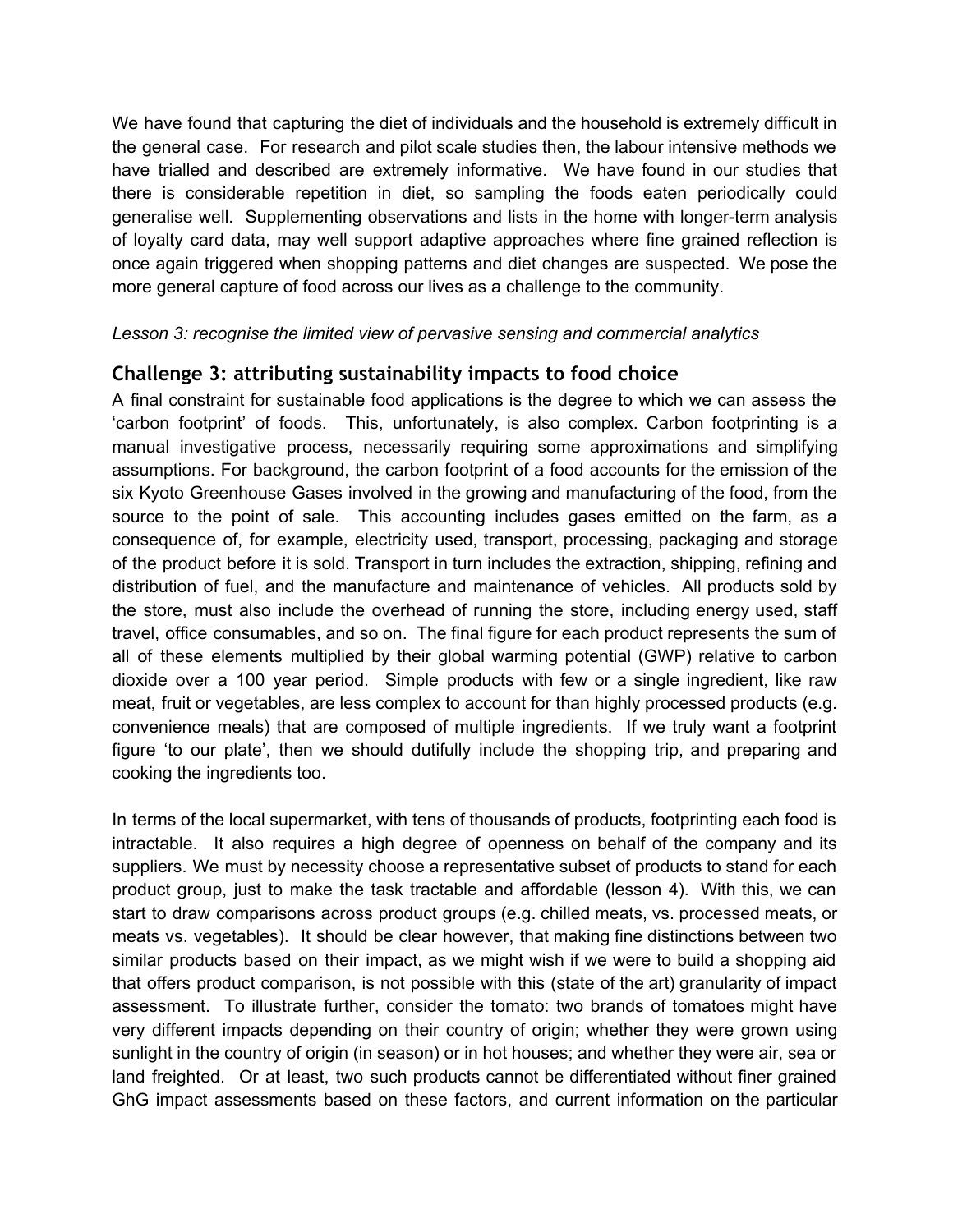products in question. This is not easy information to gain access to due to the many suppliers involved, and there is currently no clear benefit for the supermarkets and suppliers to make this information available to developers or consumers.

*Lesson 4: The resolution and tractability of carbon footprinting, poses further challenges for the design of systems recommending sustainable choices.*

# Future directions: Meaningful choices & the importance of context

Given the nuanced complexities of food shopping and food in the home, and the challenges of tracking the interactions with food - the question remains: how might pervasive food data be effectively incorporated into new, sustainable human-food interactions? Our focus here is on consumption, but we should rightly acknowledge how consumption sits within supply chains and institutions, and encourage further research into the scope for pervasive computing interventions that address sustainability beyond the consumer, too.

In terms of sustainability, with few exceptions, we find there is little direct concern with 'sustainability' or 'carbon footprint' – instead there is a mishmash of vaguely related practical and moral concerns, choices and dichotomies such as processed / unprocessed, local / imported, healthy / unhealthy, balanced / unbalanced, practical / impractical and so on, reflecting the various ways in which the activities of shopping, cooking and disposal are interwoven with other complex social and familial responsibilities and obligations. People are obviously not entirely unaware or ignorant or uninformed about their 'carbon footprint'. This is not just a case of simply providing more information – it is just that other issues, familial, financial, temporal, spatial issues, and so on, take precedence in the mundane, everyday tasks of shopping and cooking. The context of food consumption is complex and multidimensional, often subjective, and markedly absent from the pervasive data that we have discussed (i.e. shopping lists, receipts and loyalty cards, prepared meals). However, if we hope to provide useful recommendations for more informed choices around food, they are likely to be most effective, and meaningful, if they overlap with these factors. We are reminded here of the importance of not limiting ourselves to just 'corrective technologies', but also to support everyday food [16]. From our accounts, there are various levels of granularity at which we might consider framing and food intervention:

**Individual products:** Regarding the utility of different types of change, it seems that substituting ingredients would involve the least amount of effort for the user, but the changes that can be made are limited without ramifications for the meals to which they belong, and, substitutions themselves might be constrained by the preferences of other household members. Given the multitude of factors people already need to take into account when deciding what to buy, and the generally low priority that sustainability takes for them, it is clear that messages about environmental impact need to be carefully integrated. Our participants mentioned quality, cost, price comparison (i.e. cost per biscuit), health ("E- numbers") and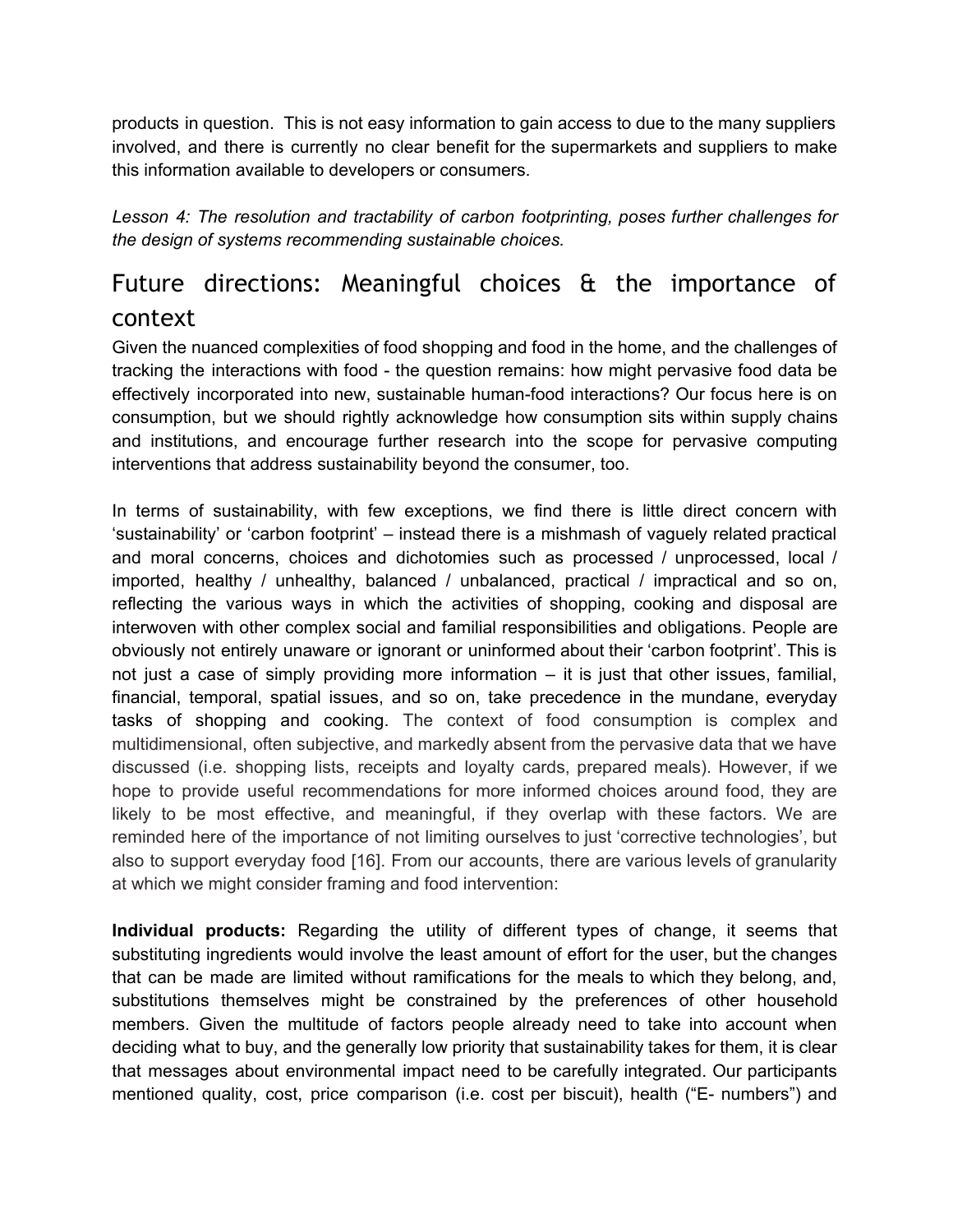environmental impact, as well as taste, convenience, and storage. A digital shopping list might offer an 'augmented view' not possible with paper lists, that indexes into, and celebrates (e.g. taste, organicity, 'naturalness') [16], availability of what is seasonal, or low-carbon, available nearby from sustainable sources, while taking into account these other factors. Of course, some of them are not straightforward to capture, like 'convenience', and would perhaps require user mediation. And, incorporating all these features could easily result in a complex application that is more off-putting than engaging. Given this, and the various ways in which lists are used, or rather not used in the store, it may be more effective to exploit online food shopping portals, or adjust how the stores' fill online orders, rather than simply target the list.

**Meals:** Alternatively, we might aim to change entire dishes that are consumed. If we can capture dishes, and their context (e.g. 'economy', 'little preparation effort') – perhaps making effective use of user mediation, again – there is potential to suggest more meaningful, and impactful (in terms of sustainable practice) alternatives than might be the case for individual products. We would caution, however, that substituting entire dishes requires a potentially much larger burden on the user, perhaps introducing them to new foods and cooking methods, and importantly, reducing the efficiency of the shopping and meal preparation process. And, efficiency in food practices was clearly valued many of our participants, evidenced by the construction of structured shopping lists, hurried visits to the supermarket, and appreciations for convenience foods.

An alternative approach to food practice transitions that might better fit with the participants in our studies, is to refrain from more effortful changes to practices (e.g. introducing new recipes) until time when users might be more attentive to them. In our findings, these might be times when food plans are vague, for example when 'Kids tea' or 'Veggies' appears on the shopping list (Figure 1), or when participants are actively searching for or reading recipes. Or, a perhaps more difficult one for computer recognition, when dichotomies or food choice are in the process of being shifted, for example when convenience food habits are being shifted to more healthy ones, or when saving money becomes of greater importance.

**Supporting flexibility and compromise:** Although we saw participants whose food practices involved little planning, many participants were quite organised and purchased foods with a mind towards the meals that they intended to eat over the following days or weeks. However, often plans did not materialise, as some other practice or event is prioritised and got in the way, e.g. being late for work, in a rush to get to lectures, or in the mood for a take-out or more convenient snack. Such alterations to pre-planned meals can occur on any time-range, from deciding 'in the moment' what to eat, to deciding to attend an event or do something else a few days in advance. These deviations often introduce challenges to future food plans as fresh ingredients become closer to their use-by dates, and so future plans around food need to be reshuffled too, or, perhaps more likely, ingredients get thrown away.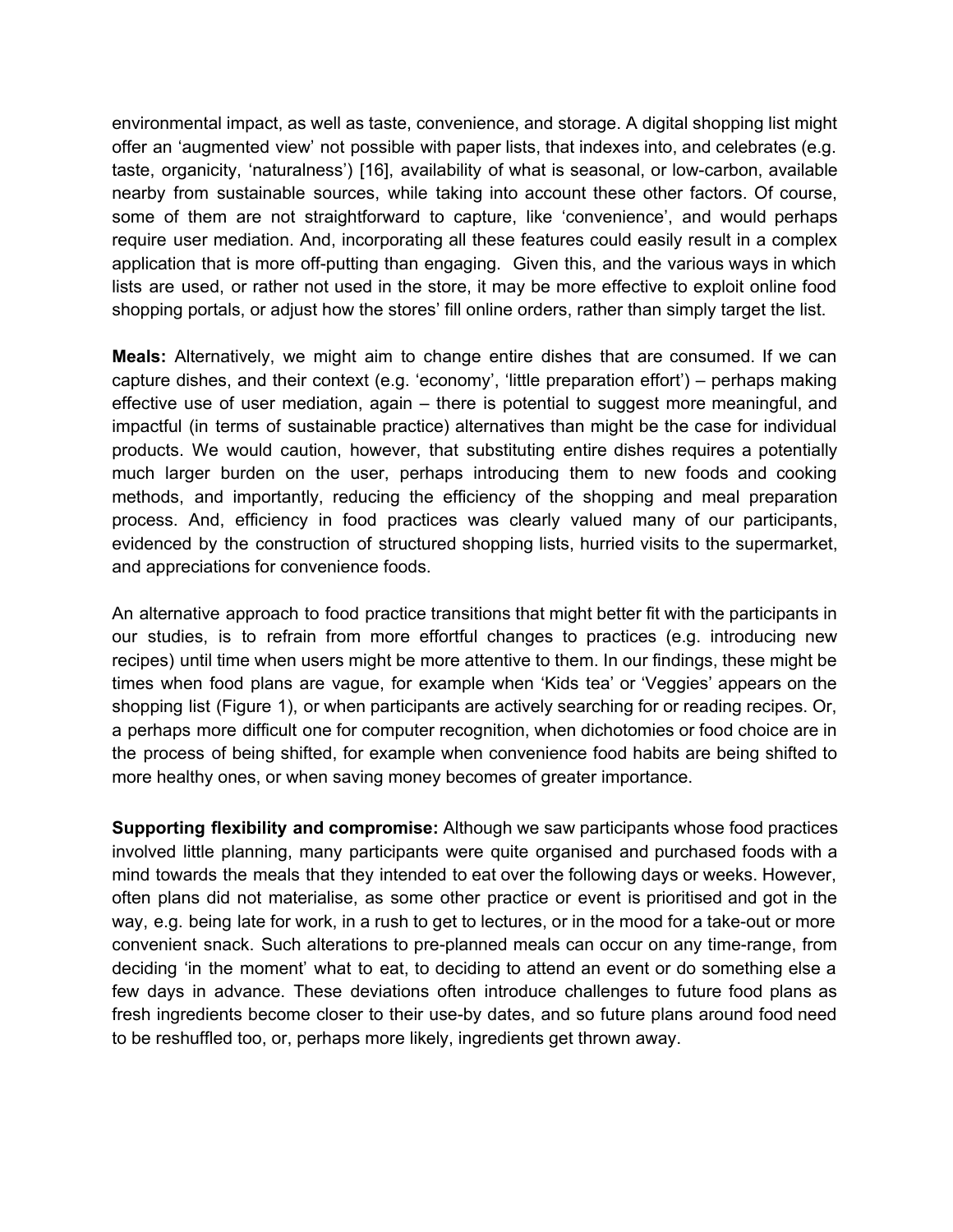We might support this tendency to improvise around planned food consumption to avoid waste: a 'smart fridge' (e.g. [5]) might be integrated with a user's calendar to draw attention to changes in meal plans as soon as possible, perhaps suggesting a different set of meals for the coming days that ensure perishable ingredients get used earlier, or giving advice on cooking in advance and methods of cold storage. A further interesting direction might be to provide a means of sharing unwanted produce that is close to expiry with an online community (or even with house sharers), or make it available to food poverty organisations like food banks. A cross-cutting challenge to any of these applications is that meal units be automatically identified from individual foods that a user or household possesses. Building on the work on the recognition of shopping list items, accurate recognition might be achieved over time using purchase and use data (e.g. items removed from the smart fridge).

Given that we see in our studies compromises between multitudes of factors, we might also consider that transitioning to more sustainable food consumption would entail a series of compromises, of trying and evaluating, of varying the extent to which 'sustainability' is optimised. We should therefore consider designing recommender systems that are flexible enough on a number of dimensions to increase the likelihood that some of them will be meaningful, but also to allow that 'sustainability' will not always be comfortably optimised. And so, a digital shopping assistant might well present the user with a spectrum of more and less sustainable choices to support compromises with other factors that are important to them.

**Broader concerns for changing food practice:** When Casey [6] writes that *'new technologies will succeed or fail based on our ability to minimise the incompatibilities between the characteristics of people and the characteristics of the things we create and use'* we naturally agree, and suggest that there are some important challenges associated with engaging users in the environmental agenda, challenges that the mere provision of information may not meet. Household dynamics, and the overall organisation of everyday life, often serves to limit the possibilities for how food ultimately plays out in practice. A crosscutting concern in many of our participants' accounts of shopping and meal preparation is that household members are fed in an economical way. Often, this simply involved compromises to fit some form of food into a busy or stressful day, and this was highly influenced by the availability of convenience foods in the supermarket.

Our focus on food practices misses out on the broader influences related to lifestyle that indirectly impact on the sustainability of food consumption in this way. To some extent, by seeking richer accounts of these contextual properties of meals, we are bringing into question 'what food is for' – highlighting pivotal factors and appreciations like convenience, sociality, and spontaneity. But, might interventions be more effective by acknowledging that the overall configurations of our daily lives affects the foods that we eat in more or less sustainable ways. An interesting avenue going forward, is to consider how digital interventions might draw attention to the ways that busy lives, stress, boredom, etc. are linked to potentially unsustainable (over)consumption, and encourage deeper reflection on the significance of our particular diets and meals in the context of our everyday lives.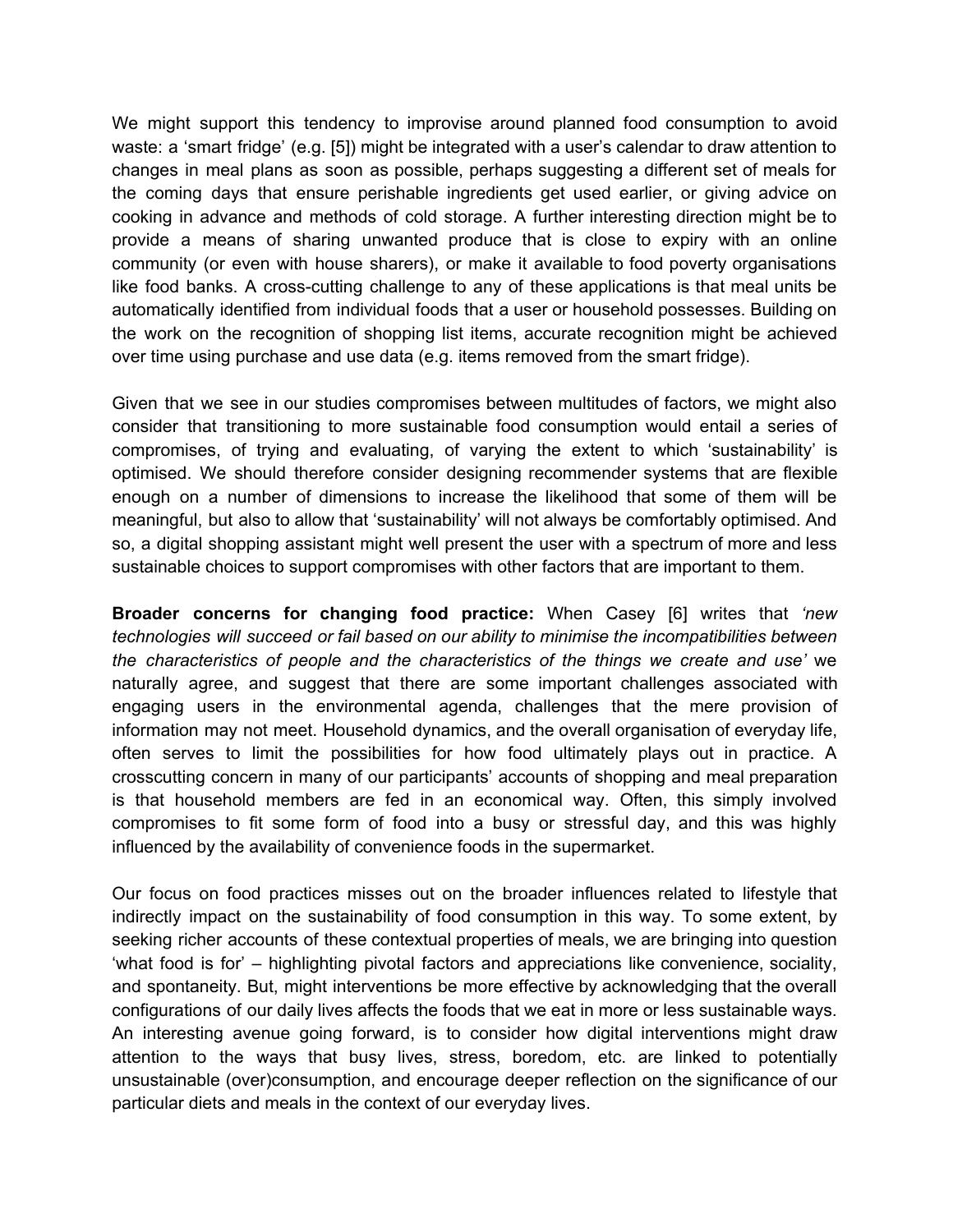#### **Conclusion**

We have used a series of our recent studies to provide insight into the many factors and influences that shape decisions around food shopping. We have also illustrated from our experience, the challenges in capturing what is bought and consumed automatically. We found that, beyond individual product qualities like price and convenience, people's food practices are heavily influenced by a multitude of other factors and constraints – like storage and transport, and less predictable, but perhaps more influential, factors like social dynamics and state of fatigue or hunger – that pose important challenges for the design of systems to encourage more sustainable food practice.

We offer some lessons from our studies to designers of pervasive systems that influence food choice, particularly in sustainability terms:

- *1. Lesson 1: recognise the broader role of food within the context of daily life*
- *2. Lesson 2: recognise the many ways everyday technologies such as the shopping list are understood*
- *3. Lesson 3: recognise the limited view of pervasive sensing and commercial analytics*
- *4. Lesson 4: The resolution and tractability of carbon footprinting, poses further challenges for the design of systems recommending sustainable choices.*

But, more holistically: the design of digital technologies focused on guiding users towards more sustainable shopping practices requires addressing challenges both technical and social in nature, and it is critical that we think about this broader design context. One of the key themes that emerged relates to the constraining force of family dynamics on what gets purchased and prepared, suggesting that effective interventions might be those that bring out and leverage the collaborative nature of household rather than individual food practices.

#### **References**

- 1. BernersLee, M., Hoolohan, C., Cammack, H., & Hewitt, C. N. (2012). The relative greenhouse gas impacts of realistic dietary choices. *Energy Policy*, 43, 184-190.
- 2. Blevis, E. and Coleman Morse, S.. Food, dude. Interactions 16, 2 March, (2009), 58-62.
- 3. Block, L. and Morwitz, V. Shopping lists as an external memory aid for grocery shopping: influences on list writing and list fulfillment. *Journal of Consumer Psychology*, 8 (4) pp. 343-375, 1999.
- 4. Brynjarsdóttir, H., Håkansson, M., Pierce, J., Baumer, E., DiSalvo, C., and Sengers, P. Sustainably unpersuaded: how persuasion narrows our vision of sustainability. In *Proc. CHI* '12, pp. 947-956, 2012.
- 5. Bucci, M., Calefato, C., Colombetti, S., Milani, M., and Montanari, R. Fridge on the wall: What can I cook for us all?: an HMI study for an intelligent fridge. In *Proc. AVI 2010*, pp. 415–415, 2010.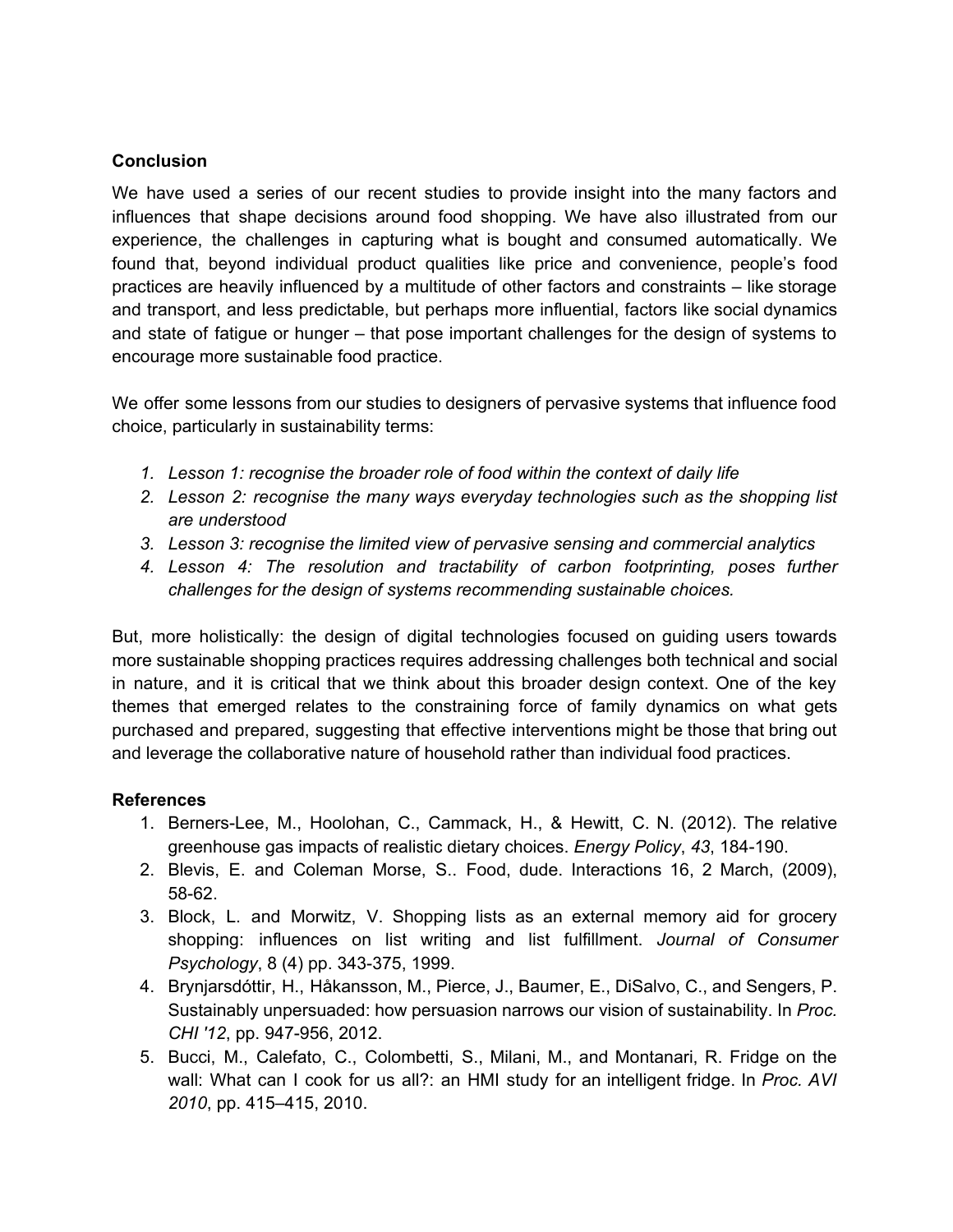- 6. Casey, S. M. Set Phasers on Stun: And Other True Tales of Design, Technology, and Human Error. *Atlantic Books*, 2008.
- 7. Charles, N., & Kerr, M. (1988). *Women, food, and families*. Manchester University Press.
- 8. Clear, A. K., Hazas, M., Morley, J., Friday, A., & Bates, O. (2013, April). Domestic food and sustainable design: A study of university student cooking and its impacts. In *Proceedings of the SIGCHI Conference on Human Factors in Computing Systems* (pp. 2447-2456). ACM.
- 9. Cochoy, F. Calculation, qualculation, calqulation: shopping cart arithmetic, equipped cognition and the clustered consumer. *Marketing Theory*, 8 (1), pp. 1544, 2008.
- 10. Comber, R., Hoonhout, J., Van Halteren, A., Moynihan, P., & Olivier, P. (2013, April). Food practices as situated action: exploring and designing for everyday food practices with households. In *Proceedings of the SIGCHI Conference on Human Factors in Computing Systems* (pp. 2457-2466). ACM.
- 11. De Oliveira, L., Mitchell, V.A., and May, A.J. Designing a smart phone app for sustainable cooking. In *Proc. Ubicomp'13 Adjunct,* 2013.
- 12. Farr-Wharton, G., Foth, M., & Choi, J. H. J. (2012, November). Colour coding the fridge to reduce food waste. In *Proceedings of the 24th Australian Computer-Human Interaction Conference* (pp. 119-122). ACM.
- 13. Ganglbauer, E., Fitzpatrick, F., and Comber, R. Negotiating food waste: Using a practice lens to inform design. ACM Trans. Comput-Hum. Interact. 20, 2, Article 11, 2013.
- 14. Ganglbauer, E., Fitzpatrick, G., Subasi, Ö., & Güldenpfennig, F. (2014, February). Think globally, act locally: a case study of a free food sharing community and social networking. In *Proceedings of the 17th ACM conference on Computer supported cooperative work & social computing* (pp. 911921). ACM.
- 15. Gofton, L. (1995), "Convenience and the moral status of consumer practices", in Marshall, D. (Ed.), Food Choice and the Consumer, Blackie, Glasgow pp.152-81.
- 16. Grimes, A., & Harper, R. (2008, April). Celebratory technology: new directions for food research in HCI. In *Proceedings of the SIGCHI Conference on Human Factors in Computing Systems* (pp. 467-476). ACM.
- 17. Heinrichs, F., Schreiber, D., and Schoning, J. The hybrid shopping list: bridging the gap between physical and digital shopping lists. In *Proc MobileHCI* 2011, pp. 251-254, 2011.
- 18. Kallehave, O., Skov, M.B., and Tiainen, N. Reducing the paradox of choice: Designing a nutritious persuasive shopping trolley. *In Proc. of Persuasive Technology*, 2010.
- 19. Kalnikaite, V., Rogers, Y., Bird, J., Villar, N., Bachour, K., Payne, S., ... & Kreitmayer, S. (2011, September). How to nudge in Situ: designing lambent devices to deliver salient information in supermarkets. In *Proceedings of the 13th international conference on Ubiquitous computing* (pp. 11-20). ACM.
- 20. Lofstrom, E., and Pettersen, I.N. Public and private feedback: Food-related eco-visualisations promoting visible symbolic qualities of consumption. In *ECEEE 2011 Summer Study*, 2011.